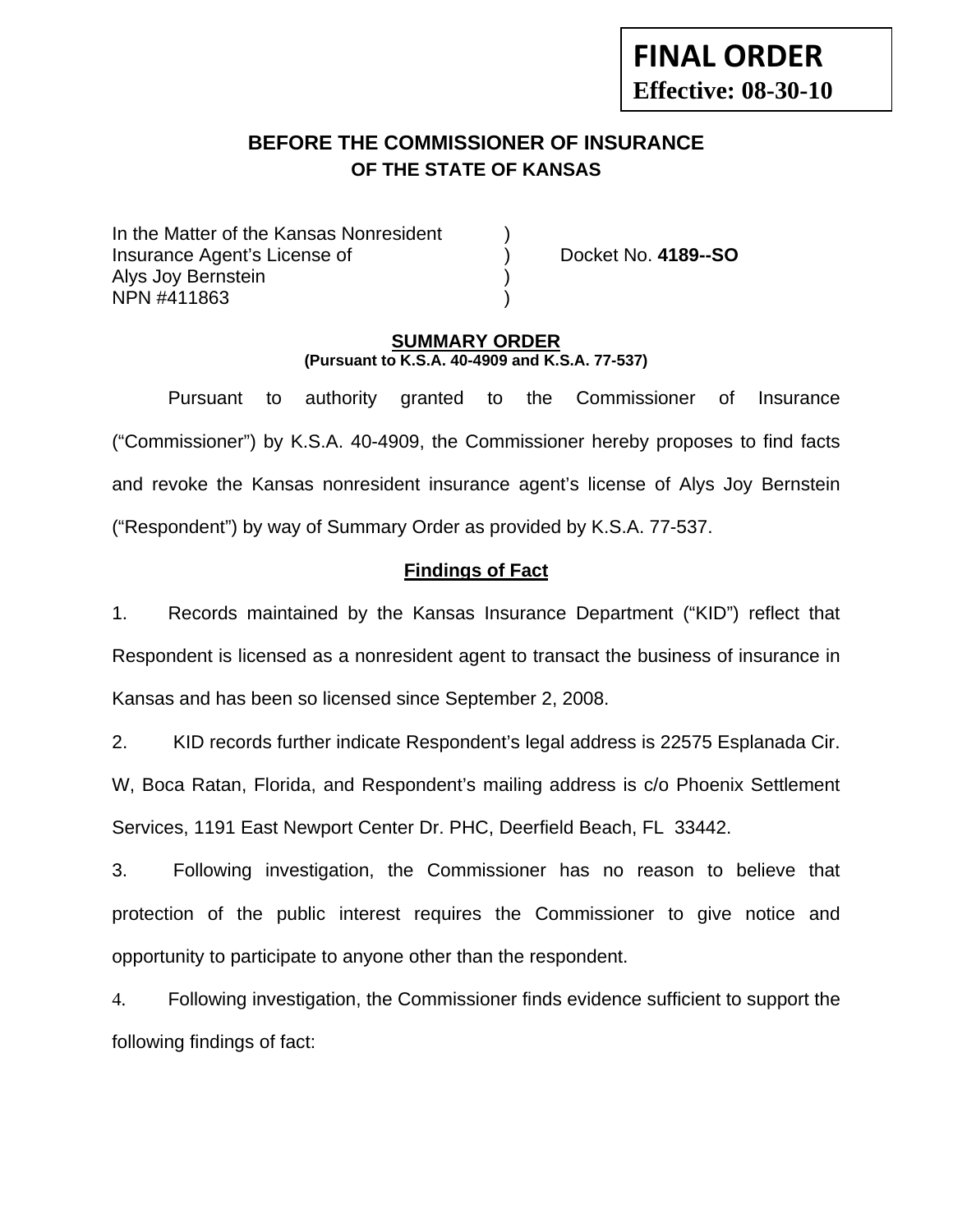5. Respondent was previously licensed as a resident insurance agent in the state of Florida, and that license was suspended in January 2010.

6. Respondent did not report this action to the Kansas Insurance Department within

30 days as required by K.A.R. § 40-7-9(a) and has not reported it to date.

7. By letter of July 14, 2010, counsel for KID wrote to Respondent at her mailing

address of record and invited Respondent to reply within 15 business days if she

disputed the above.

8. To date, the letter has not been returned and Respondent has not replied.

### **Applicable Law**

9. K.S.A. 40-4909(a) provides, in relevant part:

"The commissioner may deny, suspend, revoke or refuse renewal of any license issued under this act if the commissioner finds that the applicant or license holder has. . .(2) Violated: (A) Any provision of chapter 40 of the Kansas Statutes Annotated, and amendments thereto, or any rule and regulation promulgated thereunder; . . . ." K.S.A. 40-4909(a).

10. "Unless denied licensure pursuant to K.S.A. 2009 Supp. 40-4909, and amendments thereto, a nonresident person shall receive a nonresident agent license if . . . Such person is currently licensed as a resident and in good standing in such person's home state. . . ." K.S.A. 40-4906(a)(1).

11. In addition, the Commissioner may revoke any license issued under the Insurance Agents Licensing Act if the Commissioner finds that the interests of the insurer or the insurable interests of the public are not properly served under such license. K.S.A. 40-4909(b).

## **Conclusions of Law**

12. The Commissioner has jurisdiction over Respondent as well as the subject matter of this proceeding, and such proceeding is held in the public interest.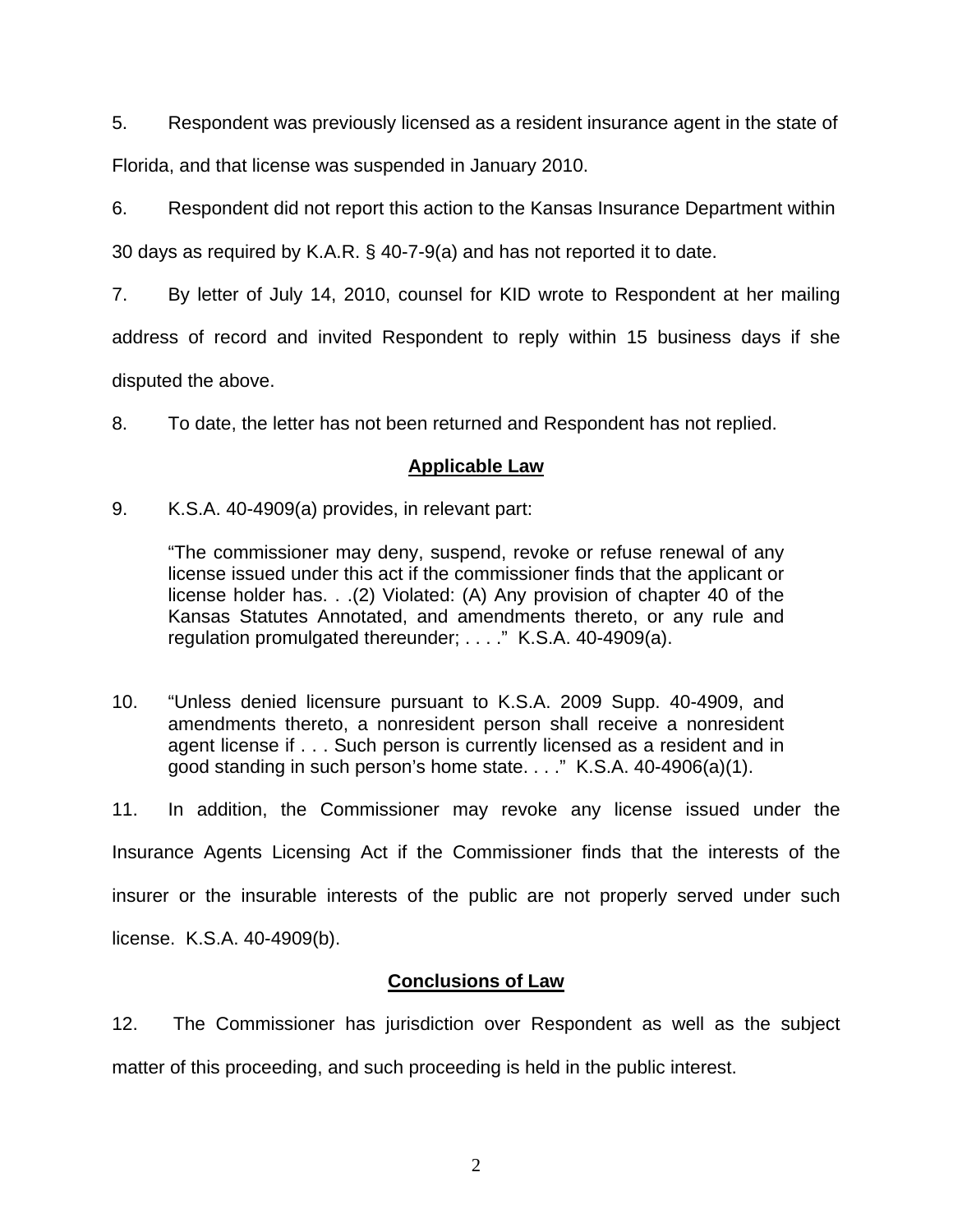13. The Commissioner finds, based on the facts contained in paragraph 5, that Respondent's license may be revoked pursuant to K.S.A. 40-4906(a) because Respondent is no longer licensed and in good standing in her home state and, thus, no longer qualified to hold a reciprocal license.

14. The Commissioner finds, based on the facts contained in paragraphs 5 and 6, that Respondent's license may be revoked, pursuant to K.S.A. 40-4909(a)(2)(A), because Respondent has violated a provision of the chapter 40 of the Kansas Statutes Annotated by failing to report the disciplinary action to the Commissioner.

15. Based on the foregoing findings, the Commissioner concludes that sufficient grounds exist for the revocation of Respondent's insurance agent's license pursuant to K.S.A. 40-4909(a).

16. The Commissioner further concludes Respondent's license may be revoked pursuant to K.S.A. 40-4909(b) because such license is not properly serving the interests of the insurer and the insurable interests of the public.

17. Based on the facts and circumstances set forth herein, it appears that the use of summary proceedings in this matter is appropriate, in accordance with the provisions set forth in K.S.A. 77-537(a), in that the use of summary proceedings does not violate any provision of the law, the protection of the public interest does not require the KID to give notice and opportunity to participate to persons other than Respondent, and after investigation, KID believes in good faith that the allegations will be supported to the applicable standard of proof.

 **IT IS THEREFORE ORDERED BY THE COMMISSIONER OF INSURANCE THAT** the Kansas nonresident insurance agent's license of **ALYS JOY BERNSTEIN** is

3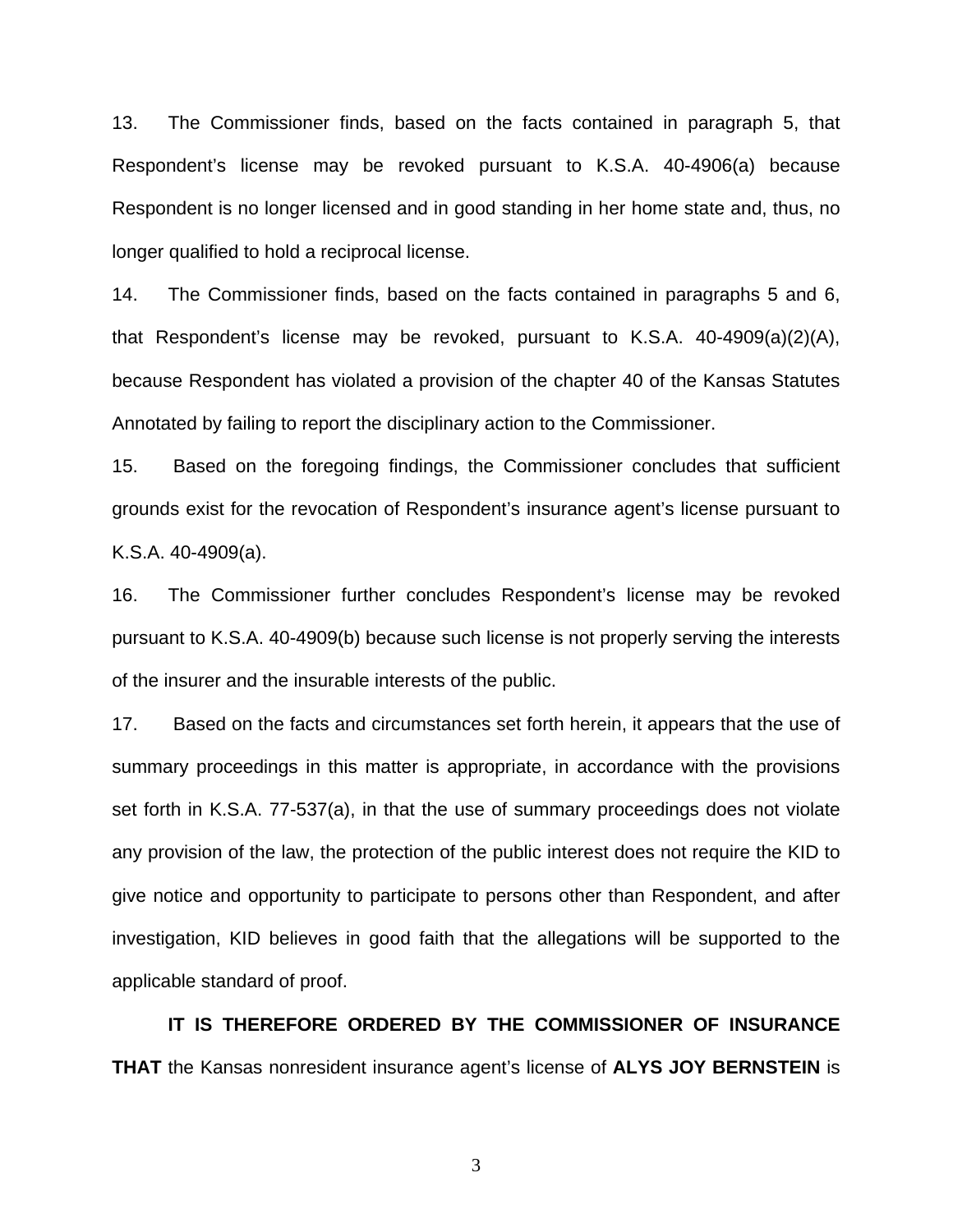hereby **REVOKED. It is further ordered,** that **ALYS JOY BERNSTEIN** shall **CEASE and DESIST** from the sale, solicitation, or negotiation of insurance and/or receiving compensation deriving from the sale, solicitation, or negotiation of insurance conducted on and after the effective date of this order.

### **IT IS SO ORDERED THIS \_\_11th\_\_ DAY OF AUGUST 2010, IN THE CITY OF TOPEKA, COUNTY OF SHAWNEE, STATE OF KANSAS.**



 \_/s/ Sandy Praeger\_\_\_\_\_\_\_\_\_\_\_\_\_\_\_\_ Sandy Praeger Commissioner of Insurance

| ACT APPROVED | /s/ John W. Campbell   |
|--------------|------------------------|
| OF KANSAS    | John W. Campbell       |
|              | <b>General Counsel</b> |

# **NOTICE OF RIGHTS TO HEARING AND REVIEW**

# **Within fifteen (15) days of the date of service of this Summary Order,**

**Respondent** may submit a written request for a hearing pursuant to K.S.A. 77-537 and

K.S.A. 77-542. Any request for a hearing should be addressed to the following:

 John W. Campbell, General Counsel Kansas Insurance Department 420 S.W. 9<sup>th</sup> Street Topeka, Kansas 66612

If a hearing is requested, the Kansas Insurance Department will serve notice of

the time and place of the hearing and information on procedures, right of representation,

and other rights of parties relating to the conduct of the hearing.